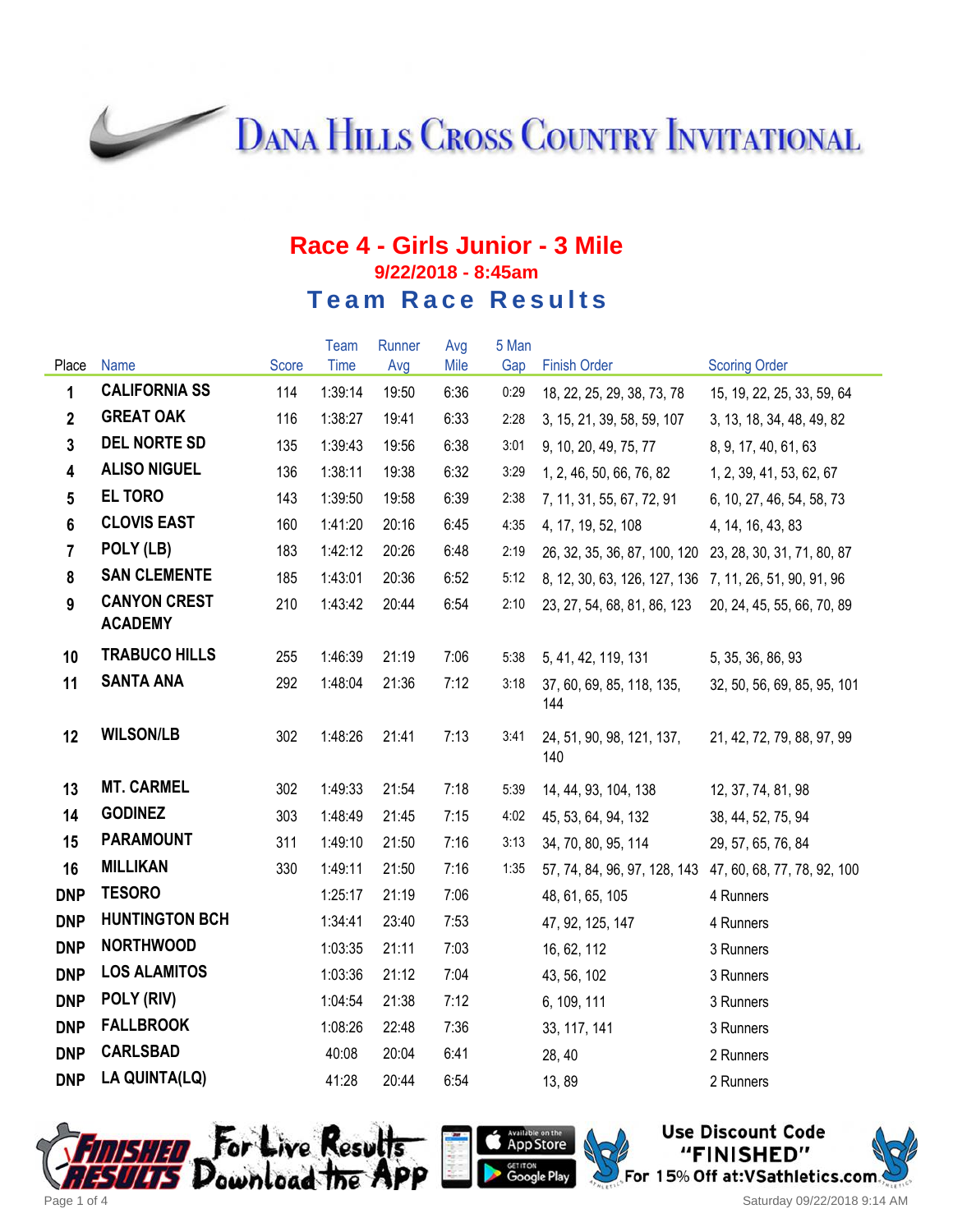## **Race 4 - Girls Junior - 3 Mile 9/22/2018 - 8:45am Team Race Results**

|            |                      |       | Team  | Runner | Avg  | 5 Man |                     |                      |
|------------|----------------------|-------|-------|--------|------|-------|---------------------|----------------------|
| Place      | Name                 | Score | Time  | Ava    | Mile | Gap   | <b>Finish Order</b> | <b>Scoring Order</b> |
| <b>DNP</b> | <b>DANA HILLS</b>    |       | 44:26 | 22:13  | 7:24 |       | 79, 101             | 2 Runners            |
| <b>DNP</b> | <b>ARROYO VALLEY</b> |       | 54:29 | 27:14  | 9:04 |       | 145, 149            | 2 Runners            |
| <b>DNP</b> | <b>FOUNTAIN VLLY</b> |       | 21:39 | 21:39  | 7:13 |       |                     | 1 Runner             |





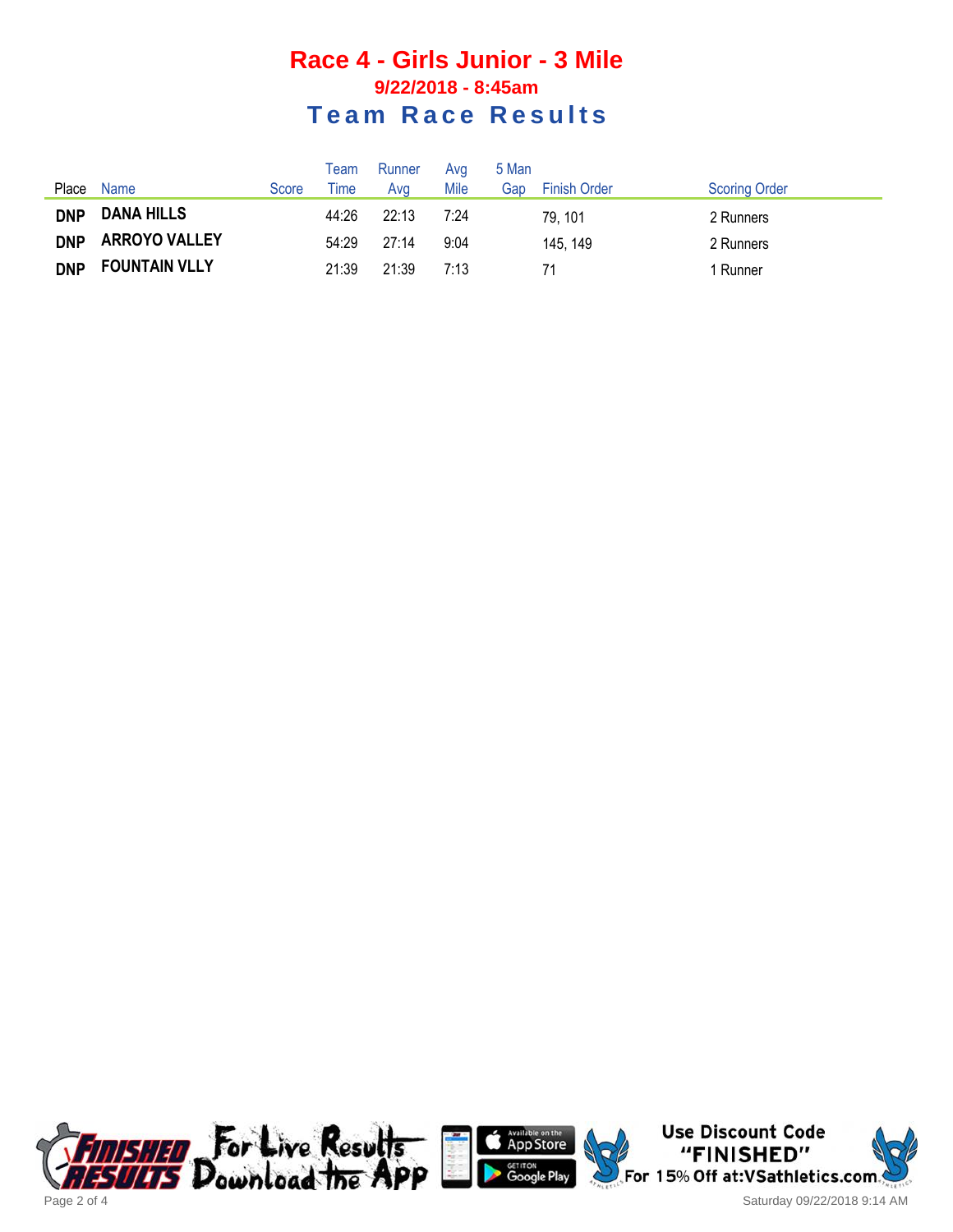## **Race 4 - Girls Junior - 3 Mile 9/22/2018 - 8:45am Individual Race Results**

|     | <b>Place Name</b>    |    | <b>Grade School</b>        | Time    | <b>Points</b> |    | Place Name            |    | <b>Grade School</b>        | Time    | <b>Points</b> |
|-----|----------------------|----|----------------------------|---------|---------------|----|-----------------------|----|----------------------------|---------|---------------|
| 1   | Carly Schuerger      | 11 | Aliso Niguel               | 17:45.3 | $\mathbf{1}$  | 39 | Megan Lonsdale        | 11 | Great Oak                  | 20:08.0 | 34            |
| 2   | Catherine Swanson    | 11 | Aliso Niguel               | 18:19.1 | 2             | 40 | Caytre Ede            | 11 | Carlsbad                   | 20:12.1 |               |
| 3   | Isabelle Buncab      | 11 | Great Oak                  | 18:22.8 | 3             | 41 | Katie Powrzanas       | 11 | <b>Trabuco Hills</b>       | 20:13.8 | 35            |
| 4   | MacKenzie Madron     | 11 | Clovis East                | 18:29.0 | 4             | 42 | Kaleigh Markowitz     | 11 | <b>Trabuco Hills</b>       | 20:13.9 | 36            |
| 5   | <b>Bailey Watts</b>  | 11 | <b>Trabuco Hills</b>       | 18:33.8 | 5             | 43 | Ella Scales           | 11 | Los Alamitos               | 20:16.7 |               |
| 6   | Elena Umana          | 11 | Poly (Riv)                 | 18:37.5 |               | 44 | Kaitlyn Webb          | 11 | Mt. Carmel                 | 20:17.7 | 37            |
| 7   | Zoey Lynd            | 11 | El Toro                    | 18:40.3 | 6             | 45 | Janet Adame           | 11 | Godinez                    | 20:19.2 | 38            |
| 8   | <b>Belle Sachse</b>  | 11 | San Clemente               | 18:42.8 | 7             | 46 | Ariel Goalden         | 11 | Aliso Niguel               | 20:19.8 | 39            |
| 9   | Jenna Kim            | 11 | Del Norte SD               | 18:43.2 | 8             | 47 | Sierra Green          | 11 | Huntington Bch             | 20:21.8 |               |
| 10  | Dannah Golich        | 11 | Del Norte SD               | 19:07.0 | 9             | 48 | Savannah Shadell      | 11 | Tesoro                     | 20:23.3 |               |
| 11  | Alicia Vondran       | 11 | El Toro                    | 19:09.5 | 10            | 49 | Isabella Genovese     | 11 | Del Norte SD               | 20:26.7 | 40            |
| 12  | Camryn Harrell       | 11 | San Clemente               | 19:13.5 | 11            | 50 | <b>Grace Bentley</b>  | 11 | Aliso Niguel               | 20:32.8 | 41            |
| 13  | <b>Ashley Waters</b> | 11 | La Quinta(LQ)              | 19:15.2 |               | 51 | Rebekah Pinedo        | 11 | Wilson/LB                  | 20:32.9 | 42            |
| 14  | Lindsey Kurtz        | 11 | Mt. Carmel                 | 19:16.7 | 12            | 52 | Rachelle Barrett      | 11 | Clovis East                | 20:35.4 | 43            |
| 15  | Zoe Medranda         | 11 | Great Oak                  | 19:24.0 | 13            | 53 | Dalia Gutierrez       | 11 | Godinez                    | 20:39.0 | 44            |
| 16  | Mary King            | 11 | Northwood                  | 19:26.7 |               | 54 | Niki Hosseinian       | 11 | Canyon Crest Acade 20:39.9 |         | 45            |
| 17  | Ashley Gardner       | 11 | Clovis East                | 19:31.4 | 14            | 55 | Isabel Cristerna      | 11 | El Toro                    | 20:43.6 | 46            |
| 18  | Julia Maynard        | 11 | California SS              | 19:37.5 | 15            | 56 | Wendy Dunbar          | 11 | Los Alamitos               | 20:44.8 |               |
| 19  | Jadyn Pennington     | 11 | Clovis East                | 19:39.5 | 16            | 57 | Fatima Gonzalez       | 11 | Millikan                   | 20:46.1 | 47            |
| 20  | Alison Short         | 11 | Del Norte SD               | 19:41.8 | 17            | 58 | Samantha Ronalds      | 11 | Great Oak                  | 20:51.0 | 48            |
| 21  | Alex Larsen          | 11 | Great Oak                  | 19:41.8 | 18            | 59 | Mady McGuire          | 11 | Great Oak                  | 20:52.5 | 49            |
| 22  | Lizbeth Velasquez    | 11 | California SS              | 19:43.3 | 19            | 60 | <b>Bricia Guillen</b> | 11 | Santa Ana                  | 20:54.9 | 50            |
| 23  | Renee Skaggs         | 11 | Canyon Crest Acade         | 19:44.2 | 20            | 61 | <b>Brooke Howard</b>  | 11 | Tesoro                     | 20:55.7 |               |
| 24  | Jocelyn Diaz         | 11 | Wilson/LB                  | 19:47.5 | 21            | 62 | Juila Martinez        | 11 | Northwood                  | 20:56.9 |               |
| 25  | Mai Quesada          | 11 | California SS              | 19:49.0 | 22            | 63 | Autumn Ferguson       | 11 | San Clemente               | 21:10.9 | 51            |
| 26  | Laura Yontz          | 11 | Poly (Lb)                  | 19:52.0 | 23            | 64 | Jessica Arana         | 11 | Godinez                    | 21:10.9 | 52            |
| 27  | Annabelle Ingrassia  | 11 | Canyon Crest Acade 19:53.7 |         | 24            | 65 | Annabella Periquet    | 11 | Tesoro                     | 21:12.0 |               |
| 28. | Sara Wenger          | 11 | Carlsbad                   | 19:56.6 |               | 66 | Maki Cotter           | 11 | Aliso Niguel               | 21:14.5 | 53            |
| 29  | Lynette Rubio        | 11 | California SS              | 19:57.8 | 25            | 67 | Madeline Essman       | 11 | El Toro                    | 21:18.4 | 54            |
| 30  | Reagan DiMeco        | 11 | San Clemente               | 19:58.9 | 26            | 68 | Hayley Koumjian       | 11 | Canyon Crest Acade 21:29.9 |         | 55            |
| 31  | Alexa Mascola        | 11 | El Toro                    | 19:59.1 | 27            | 69 | Jannet Alegria        | 11 | Santa Ana                  | 21:34.1 | 56            |
| 32  | Sarah Chao           | 11 | Poly (Lb)                  | 20:00.4 | 28            | 70 | Miriam Pineda         | 11 | Paramount                  | 21:39.0 | 57            |
| 33  | Lauren Suppe         | 9  | Fallbrook                  | 20:02.2 |               | 71 | Mariana Martinez      | 11 | Fountain VIIy              | 21:39.6 |               |
| 34  | Natalie Acosta       | 11 | Paramount                  | 20:02.4 | 29            | 72 | <b>Brianna Cooke</b>  | 11 | El Toro                    | 21:40.9 | 58            |
| 35  | Chloe Fuson          | 11 | Poly (Lb)                  | 20:03.8 | 30            | 73 | Sophia Hernandez      | 11 | California SS              | 21:41.9 | 59            |
| 36  | Jacky Loera          | 11 | Poly (Lb)                  | 20:04.4 | 31            | 74 | Isabella Novoa        | 11 | Millikan                   | 21:43.0 | 60            |
| 37  | Heaven Garcia        | 11 | Santa Ana                  | 20:04.5 | 32            | 75 | Melina Farace         | 11 | Del Norte SD               | 21:44.3 | 61            |
| 38  | Sandra Ramirez       | 11 | California SS              | 20:06.9 | 33            | 76 | Ella Havranek         | 10 | Aliso Niguel               | 21:49.6 | 62            |